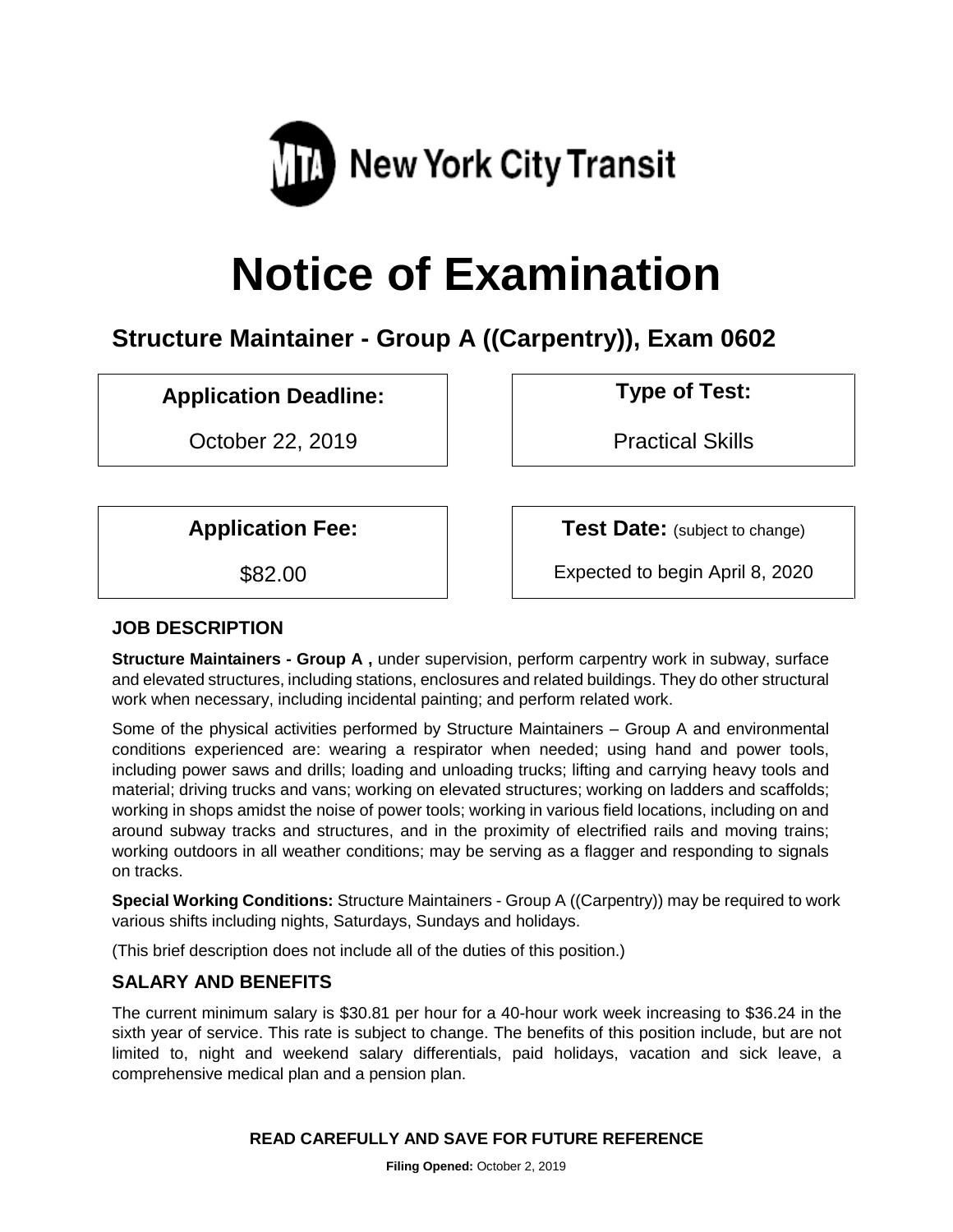## **HOW TO QUALIFY**

**Education and Experience Requirements:** By the **last day of the Application Period,** you must meet the following requirements:

1. Completed a four-year, full-time apprenticeship in the carpentry trade recognized by the New York State Department of Labor; the U.S. Department of Labor or any state apprenticeship council which is recognized by the U.S. Department of Labor; or

2. Two years of full-time experience as a journey-level carpenter (i.e., fully-trained, proficient, knowledgeable, experienced, and competent). For this journey-level experience to be credited it must be preceded by one of the following:

- a. Two years of full-time experience as a carpenter's helper, apprentice or trainee performing or assisting in the work described above; or
- b. Graduation from a recognized trade school or technical school, with a major course of study in carpentry, or a closely related field, totaling 600 hours; or
- c. Graduation from a vocational high school with a major course of study in the carpentry trade, or a closely related field.
- d. Graduation from an accredited college or university with an Associate or higher degree, in carpentry or a closely related field.

Vocational High School, trade school, or technical school education must be approved by a State's Department of Education or a recognized accrediting organization. College education must be from an accredited college or university, accredited by regional, national, professional or specialized agencies recognized as accrediting bodies by the U.S. Secretary of Education, and by the Council for Higher Education Accreditation (CHEA).

You may be given the test before we verify your qualifications. You are responsible for determining whether or not you meet the qualifications for this examination prior to submitting your application. If you are marked "Not Qualified," your application fee will not be refunded and you will not receive a score. Qualifying experience on a part-time basis (less than 35 hours per week) will be pro-rated if the majority of duties consisted of qualifying carpentry experience.

## **REQUIREMENTS TO BE APPOINTED**

**Driver License Requirement:** At the time of appointment, you must possess either:

- 1. A Class B Commercial Driver License (CDL) valid in the State of New York with no disqualifying restrictions that would preclude the performance of the duties of this title; or
- 2. A Motor Vehicle Driver License valid in the State of New York and a Learner Permit for a Class B CDL valid in the State of New York with no disqualifying restrictions.

If you qualify under "2" above, your appointment will be subject to the receipt of a Class B CDL valid in the State of New York with no disqualifying restrictions within six months of appointment. If you have serious moving violations, a license suspension or an accident record, you may be disqualified.

#### **READ CAREFULLY AND SAVE FOR FUTURE REFERENCE**

**Filing Opened:** October 2, 2019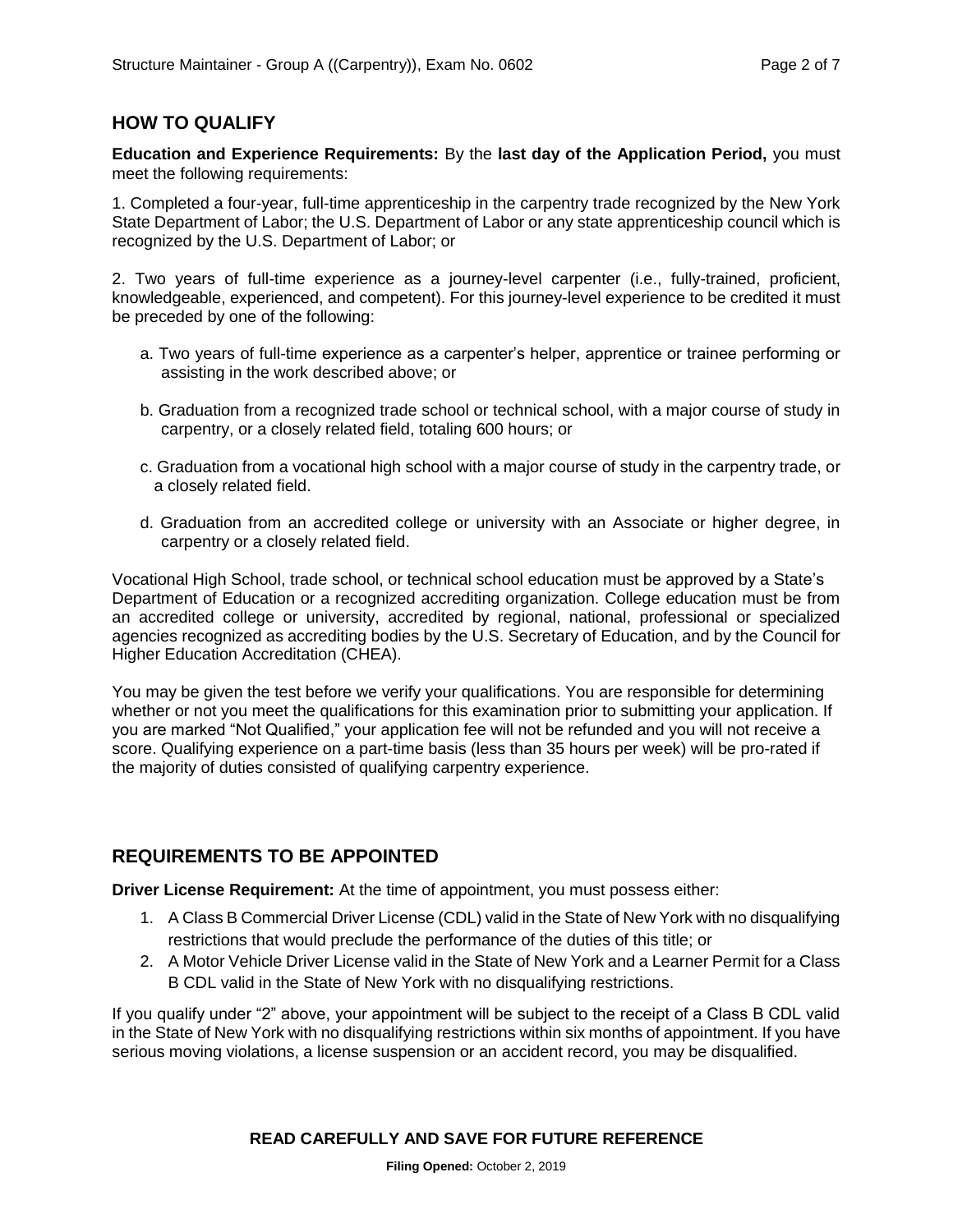## **REQUIREMENTS TO BE APPOINTED** (Continued)

The Class B Commercial Driver License (CDL) must be maintained for the duration of your employment in the title. Such license and/or Learner Permit must not include any restrictions which would preclude the performance of Structure Maintainer - Group A work.

**Commercial Motor Vehicle Driving Experience in the Military or New York National Guard**: If you are an active member or former member (discharged in the past year) of the military or New York National Guard and have experience driving a Commercial Motor Vehicle in the military or New York National Guard, you may be eligible for a waiver of the New York State commercial driving skills test through the New York State Department of Motor Vehicles. If you believe that you may be eligible for this waiver, you must apply for the waiver through the New York State Department of Motor Vehicles.

**Medical Requirement:** Medical guidelines have been established for the position of Structure Maintainer – Group A. You will be examined to determine whether you can perform the essential functions of the position. Where appropriate, a reasonable accommodation will be provided for a person with a disability to enable him or her to perform the essential functions of the job.

**Drug Screening Requirement:** You must pass a drug screening in order to be appointed, and if appointed, you will be subject to random drug and alcohol tests for the duration of your employment. Additionally, if you have tested positive on a drug or alcohol test or had a refusal to test during preemployment or while employed by a Federal DOT-regulated employer during the applicable period, you must have completed the Substance Abuse Professional (SAP) evaluation, referral and education/treatment process required by federal law in order to be appointed to this safety-sensitive position.

**Residency:** New York City residency is not required for this position.

**English Requirement:** You must be able to understand and be understood in English.

**Proof of Identity:** Under the Immigration Reform and Control Act of 1986, you must be able to prove your identity and your right to obtain employment in the United States prior to employment with MTA New York City Transit.

## **HOW TO OBTAIN AN APPLICATION**

During the application period, the application and other required forms for this examination will be attached to this Notice of Examination. Additional copies may be obtained during the application period at [http://mta.info/nyct/hr/appexam.htm,](http://mta.info/nyct/hr/appexam.htm) or you may obtain a printed copy in person at the MTA Exam Information Center, as indicated below.

**MTA Exam Information Center:** Open Monday through Friday, from 9 AM to 3 PM, in the lobby at 180 Livingston Street, Brooklyn, New York. Directions: take the A, C, F or R trains to the Jay Street-Metro Tech Station, or the 2, 3, or the G train to the Hoyt Street Station.

## **REQUIRED FORMS**

- 1. **Application:** Make sure that you follow all instructions included with your *Application*, including payment of fee. Save a copy of the instructions for future reference.
- 2. **Education and Experience Test Paper:** Write your social security number in the box at the top of the cover page, and the examination title and number in the box provided. This form must be filled out completely and in detail for you to receive your proper rating. Keep a copy of your completed Education and Experience Test Paper for your records.

#### **READ CAREFULLY AND SAVE FOR FUTURE REFERENCE**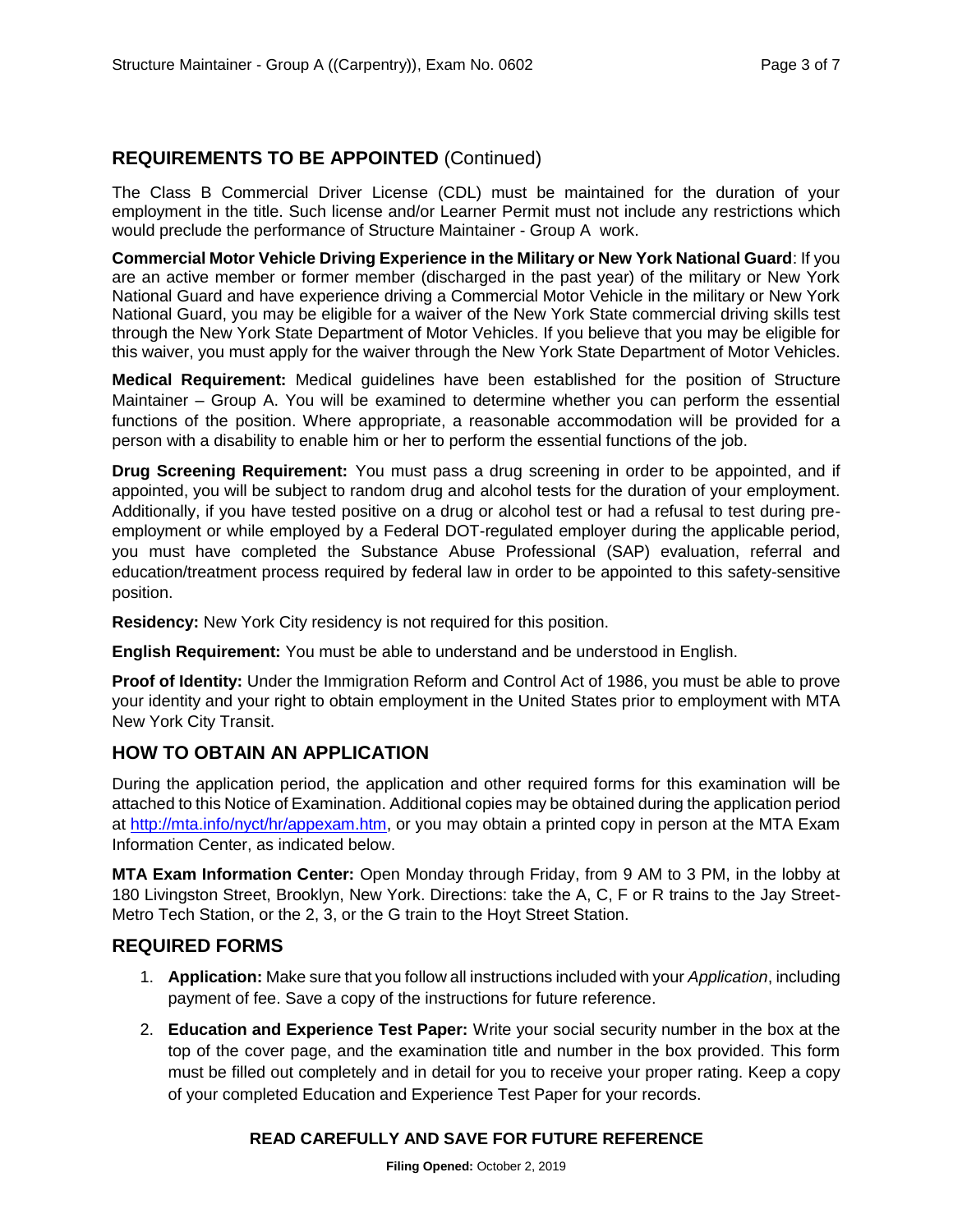#### **REQUIRED FORMS** (Continued)

3. **Foreign Education Fact Sheet (required only if you need credit for your foreign education for this examination):** If you were educated outside the United States, you must have your foreign education evaluated to determine its equivalence to education obtained in the United States. The services that are approved to make this evaluation, as well as instructions on how to submit this evaluation are listed in the *Foreign Education Fact Sheet* included with your application packet. When you contact the evaluation service, ask for a "document-by-document" (general) evaluation of your foreign education.

Your foreign education evaluation **must** be submitted directly to NYC Transit's Examinations Unit by the service completing the evaluation. Foreign education evaluations received directly from applicants will **not** be accepted. You can also access the *Foreign Education Fact Sheet* on our website at http://web.mta.info/nyct/hr/forms\_instructions.htm.

**Note:** If you have earned a higher-level degree in the United States that supersedes the level of education required to meet the qualification requirements, you do not need to submit a foreign education evaluation. However, you must indicate that you have completed the higherlevel degree in the United States; proof of acceptance into an academic program or school is not sufficient to determine satisfactory equivalency.

#### **HOW TO SUBMIT AN APPLICATION AND PAY THE APPLICATION FEE**

If you believe you meet the requirements in the "How to Qualify" section, you **must** apply by mail. MTA New York City Transit will **not** accept *Applications* in person.

#### **Applications by Mail must:**

- 1. Include all of the required forms, as indicated in the "Required Forms" section above.
- 2. Be postmarked by the last day of the application period.
- 3. Be mailed to the address in the "Correspondence" section of this notice.
- 4. Include the appropriate fee in the form of a money order.

#### **The Money Order (Postal Money Order Preferred) must:**

- 1. Be made payable to MTA New York City Transit.
- 2. Be valid for one year.
- 3. Have the following information written on it: your name, home address, the last four digits of your social security number, the exam title and exam number.

Save your money order receipt for future reference and proof of filing an *Application*.

#### **Cash and personal checks will not be accepted**.

**Application Fee:** This fee is generally non-refundable. Under special circumstances, you may be entitled to a refund. You should refer to the Department of Citywide Administrative Services (DCAS) General Exam Regulations to determine if you are entitled to a refund prior to requesting one. You can refer to the bottom of the last page of this Notice of Examination for instructions on how to obtain a copy of the DCAS General Exam Regulations.

#### **READ CAREFULLY AND SAVE FOR FUTURE REFERENCE**

**Filing Opened:** October 2, 2019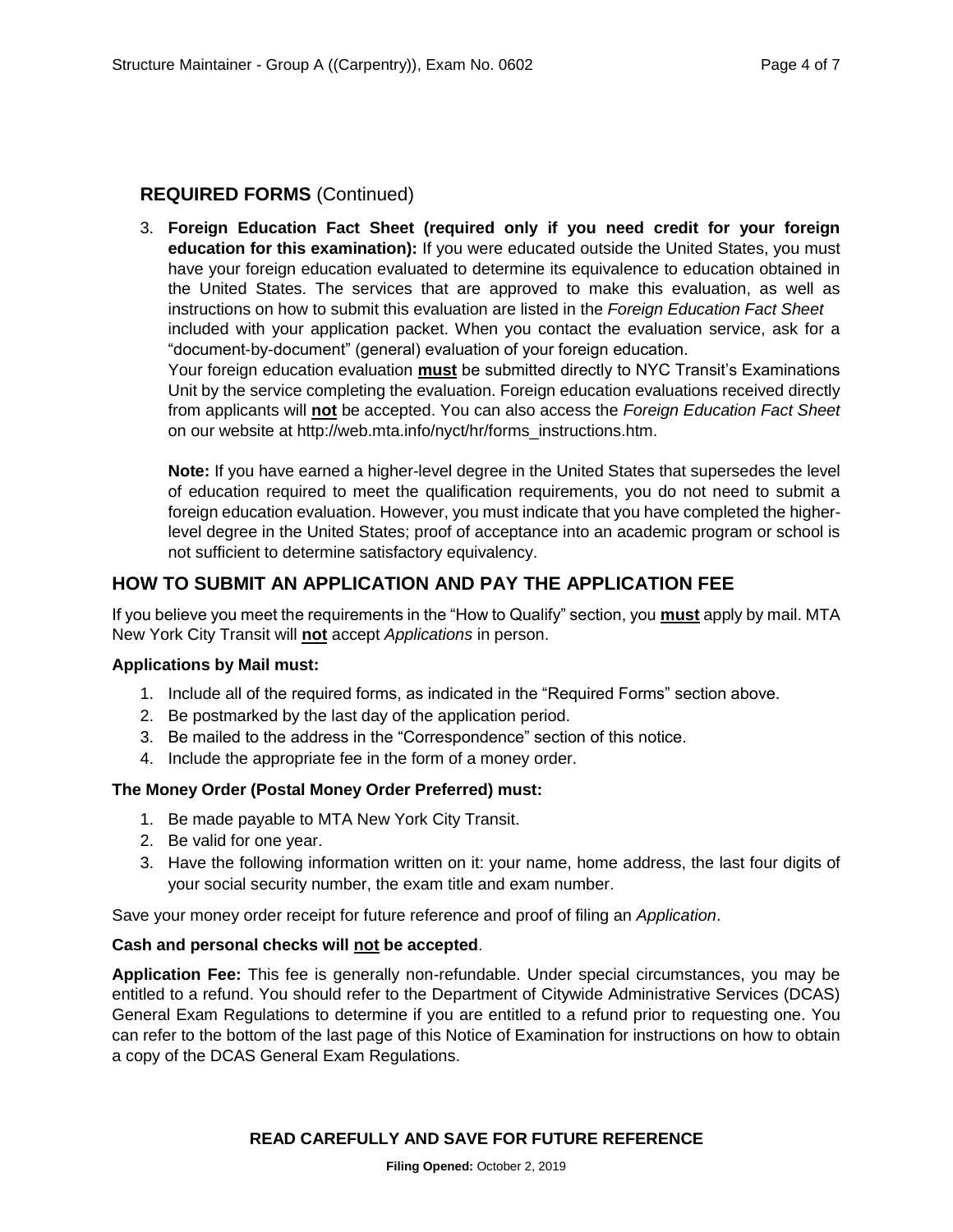#### **HOW TO SUBMIT AN APPLICATION WHEN REQUESTING A FEE WAIVER**

Applicants who wish to request a fee waiver must obtain an *Application* in person at the MTA Exam Information Center as indicated above and must submit the *Application* and required forms by mail to the address in the "Correspondence" section below **by the last day of the application period**.

MTA New York City Transit will not accept *Applications* in person. Additional information on how to request an application fee waiver is available with the *Application.*

#### **ADMISSION LETTER**

An *Admission Letter* or a *Not Qualified Letter* will be mailed to you about 10 days before the first date of the practical skills test. If you do not receive an *Admission Letter* at least 4 days before this date, you may obtain a duplicate letter at the MTA Exam Information Center (as indicated above). A paper copy of the *Admission Letter* is your ticket for admission to the test.

Applicants **must** keep their mailing address **up to date**. Please refer to the Correspondence section below for instructions on how to update your address and other contact information.

#### **THE TEST**

You will be given a competitive practical skills test. A score of at least 70% is required to pass this test. Your score on this test will be used to determine your place on the eligible list. You may be given the test before we check your eligibility.

You will be scheduled to take the test on a date indicated in the above "Test Date" box. You will be randomly assigned to a test date and location, and you cannot request that your scheduled test date or location be changed, unless you meet the conditions in the "Special Arrangements" section below.

Veterans' or Disabled Veterans' Credit will be granted only to eligible passing candidates who request that they be applied. Veterans' or Disabled Veterans' Credit should be requested at the time of application, but **must** be requested before the date the eligible list is established. Claims for Veterans' or Disabled Veterans' Credit cannot be made once the eligible list is established.

#### **TEST ADMINISTRATION GUIDELINES**

**Warning:** You are not permitted to enter the test site with cellular phones, smart watches, beepers, pagers, cameras, portable media players, or other electronic devices. Calculators are permitted; however, they must be hand-held, battery or solar-powered, numeric only. Calculators with functions other than addition, subtraction, multiplication and division are prohibited. Electronic devices with an alphabetic keyboard, word processing, or data recording capabilities, such as planners, organizers, etc., are prohibited. If you use any of these devices in the building at any time before, during, or after the test, you may **not** receive your test results, your test score may be nullified, and your application fee will **not** be refunded.

You may not have any other person, including children, present with you while you are being processed for or taking the test, and no one may wait for you inside of the test site while you are taking the test.

**Required Identification: You are required to bring one (1) form of valid (non-expired) signature and photo bearing identification to the test site**. The name that was used to apply for the exam must match the first and last name on the photo ID. A list of acceptable identification documents is provided below**. If you do not have an acceptable ID, you may be denied testing.**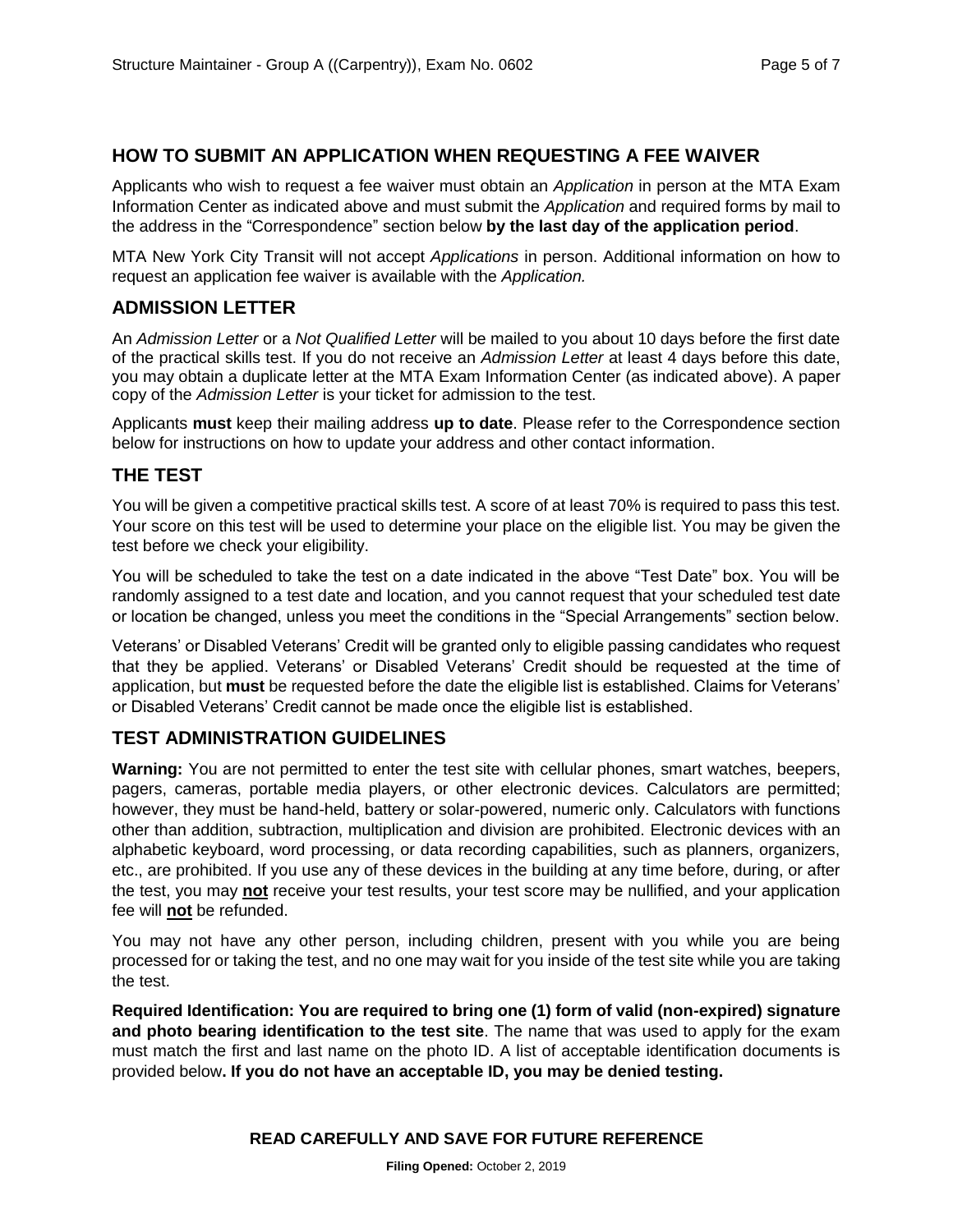## **TEST ADMINISTRATION GUIDELINES** (Continued)

Acceptable forms of identification (bring one) are as follows: State issued driver license, State issued identification card, US Government issued Passport, US Government issued Military Identification Card, US Government issued Alien Registration Card, Employer Identification Card with photo, IDNYC, or Student Identification Card with photo.

**Leaving:** You must leave the test site once you finish the test. If you leave the test site after being fingerprinted but before finishing the test, you will not be permitted to re-enter. If you disregard this instruction and re-enter the test site, you may not receive your test results, your test score may be nullified, and your application fee will not be refunded.

## **THE TEST RESULTS**

If you meet the education and experience requirements and pass the competitive practical skills test, your name will be placed in final score order on an eligible list and you will be given a list number. You will be notified by mail of your test results. If you meet all the requirements and conditions, you will be considered for appointment when your name is reached on the eligible list.

## **SPECIAL ARRANGEMENTS**

**Special Test Accommodations:** If you plan to request special testing accommodations due to disability or an alternate test date due to your religious belief, follow the instructions included with your *Application* and mail your request to the address found in the "Correspondence" section below no later than 30 days prior to the first scheduled test date.

**Make-Up Test:** You may apply for a make-up test if you cannot take the Practical Skills test on the scheduled date for any of the following reasons:

- 1. Compulsory attendance before a public body;
- 2. On-the-job injury or illness caused by municipal employment where you are an officer or employee of the City;
- 3. Absence from the test within one week after the death of a spouse, domestic partner, parent, sibling, child, or child of a domestic partner where you are an officer or employee of the City;
- 4. Absence due to ordered military duty;
- 5. A clear error for which MTA New York City Transit is responsible; or
- 6. A temporary disability, pregnancy-related, or child-birth related condition preventing you from taking the test.

To request a make-up test, mail your request with your documentation of special circumstances to the address found in the "Correspondence" section below within 60 days of your scheduled test date or make the request within 90 days after performing ordered military duty.

## **CORRESPONDENCE**

**Change of Contact Information:** It is critical that you keep your contact information (telephone number, mailing address and/or email address) current with MTA New York City Transit. You may miss important information about your exam(s) or consideration for appointment or promotion, including important information that may require a response by a specified deadline, if we do not have your correct contact information.